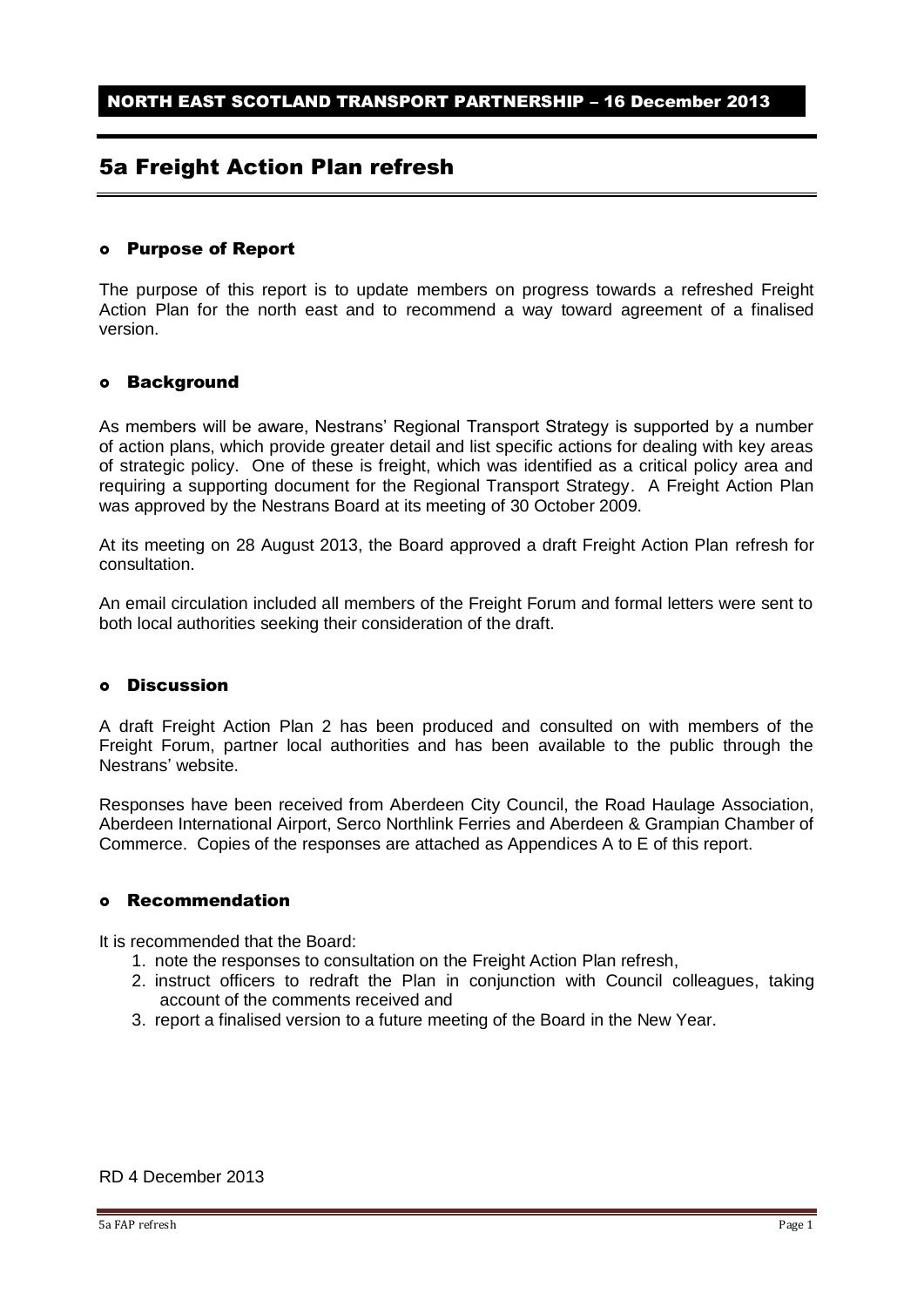# Aberdeen City Council

Your Ref. **Contact** Email Direct Dial Direct Fax

RD/N14/1/2 Vycki Ritson [Vritson@aberdeencity.gov.uk](mailto:Vritson@aberdeencity.gov.uk) 01224 522704

FAO Mr R Dickson Transport Strategy Manager **Nestrans** Archibald Simpson House 27-29 King Street Aberdeen AB24 5AA

Planning & Sustainable **Development Enterprise, Planning and Infrastructure** Aberdeen City Council Business Hub 4 Marischal College Broad Street Aberdeen AB10 1AB

Tel 01224 523470 Minicom 01224 522381 DX 529452 Aberdeen 9 [www.aberdeencity.gov.uk](http://www.aberdeencity.gov.uk/)

Dear Rab,

### **Freight Action Plan 2**

Thank you for the opportunity to comment on the refreshed Freight Action Plan (FAP).

Officers from this service have been involved throughout the update of this plan and in the Freight Forum who have informed much of the content of this Plan. The original FAP has led to very positive activities to assist and support the local freight industry within the City and we look forward to continuing this joint working in line with the refreshed Plan.

Officers have taken the opportunity to consider the final draft and are broadly in agreement with the content. Our comments are as follows:

Action 3. Sustain a regular Freight Forum to enable communication between the north east industry, the freight industry and public sector partners."

Aberdeen City Council will continue to be an active partner within the Freight Forum in order to maintain discussion with hauliers relating to their activities in the city centre. The Council considers Action 3 to be a priority.

Action 33. Nestrans and its partners will undertake a review of accident locations involving freight vehicles with a view to identifying the key locations where interventions could help improve problem junctions."

Aberdeen City Council Traffic Safety Unit continues to monitor incidents involving HGV's on an annual basis. Actions will be taken where problems are identified.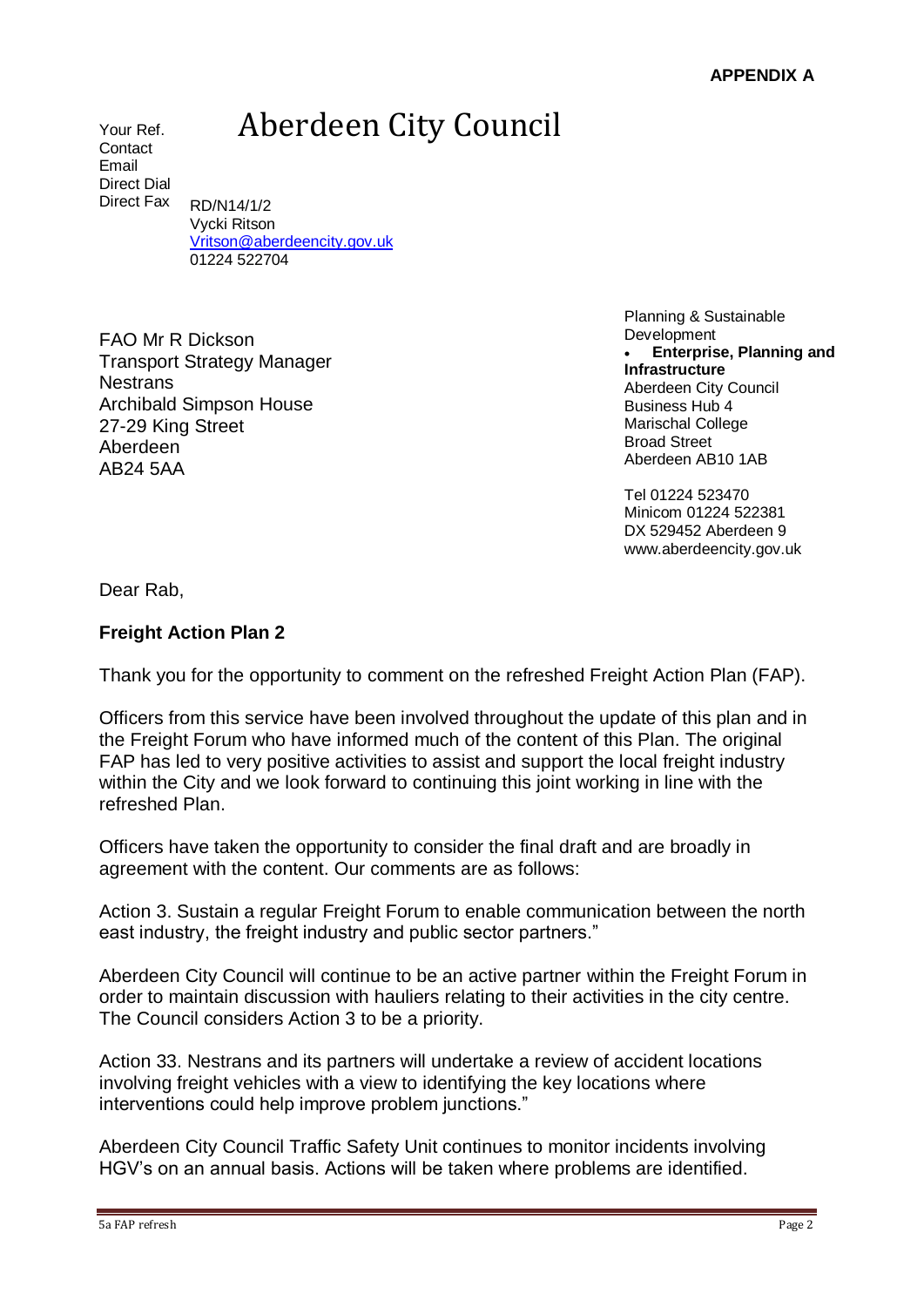The health and safety of those on the road network continues to be a priority for ACC both in terms of air quality and the interaction of HGV's and other vehicles or vulnerable modes. It is important to recognise the actions already taken by local freight industry, and to support and promote the improvements of these areas.

It is suggested that "new" Actions are highlighted within the FAP 2013 and that a list of those completed or not carried forward from the first Plan is provided in an appendix along with a brief summary of work undertaken or the circumstances that make them no longer appropriate. We feel that this will add value and completeness to the new FAP and its predecessor.

This response has been agreed by the Enterprise, Strategy and Planning Committee at its meeting of November 2013.

Please don't hesitate to contact Vycki Ritson – Senior Engineer - Transportation Strategy and Programmes, contact details as above, should you have any queries on the above and I look forward to receiving a copy of the finalised FAP Re-fresh in due course as this will inform the review of the City's Local Transport Strategy which is now underway.

Yours sincerely,

**Dr Margaret Bochel Head of Planning and Sustainable Development**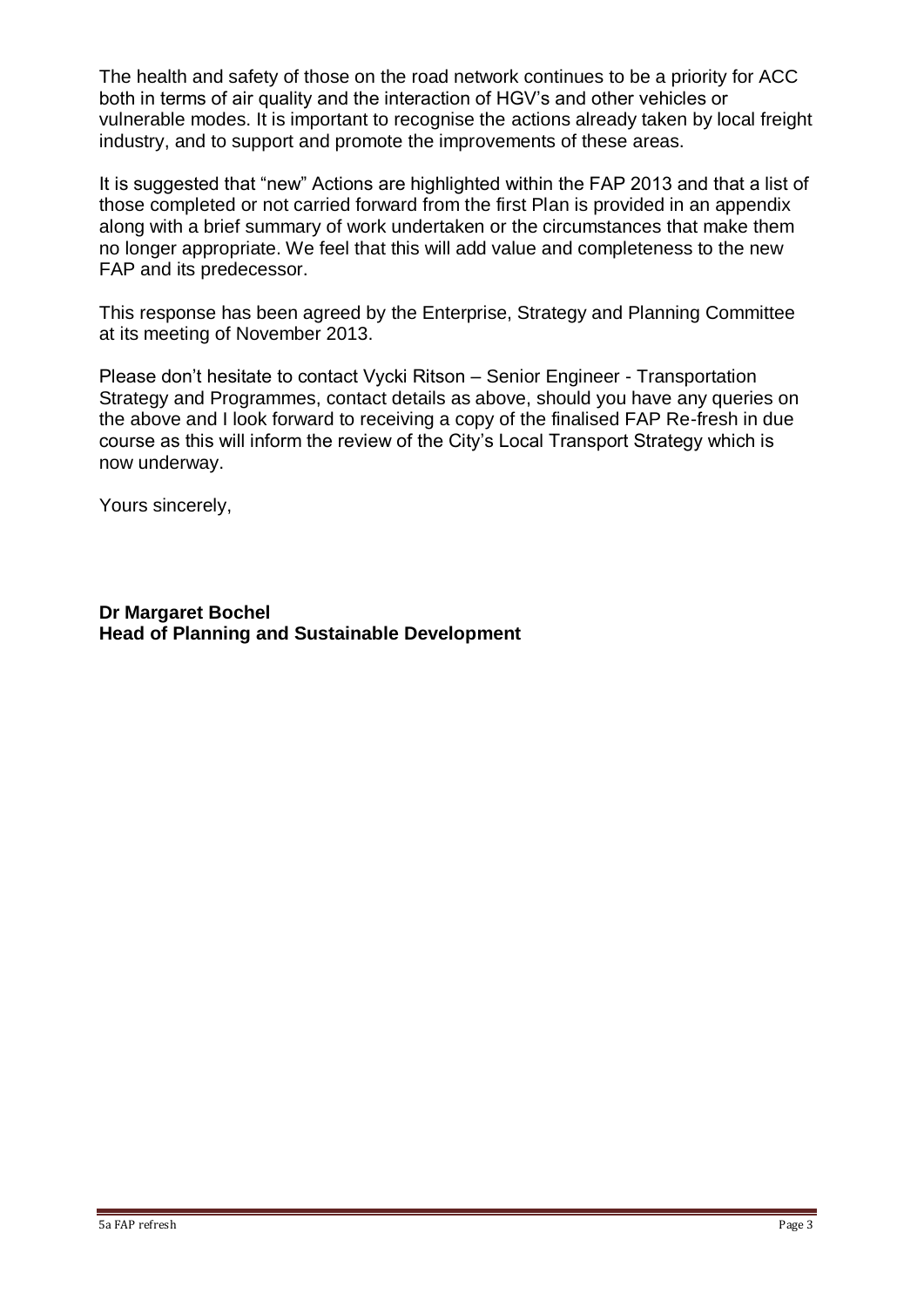Email response from Serco Northlink Ferries received 12 November 2013

Dear Rab,

I've just read through the draft Nestrans Freight Action Plan for 2013 and was delighted to see that the Northern Isles Ferry service was included. As the Freight Manager for Serco NorthLink Ferries I'd be happy to provide you with information on the services we provide. In addition, I'd be happy to feed into your Freight Forum should you feel that would benefit the group.

Best Regards,

Kris

Kristopher Bevan Freight Manager

Serco NorthLink Ferries The Ferry Terminal, Stromness, Orkney, KW16 3BH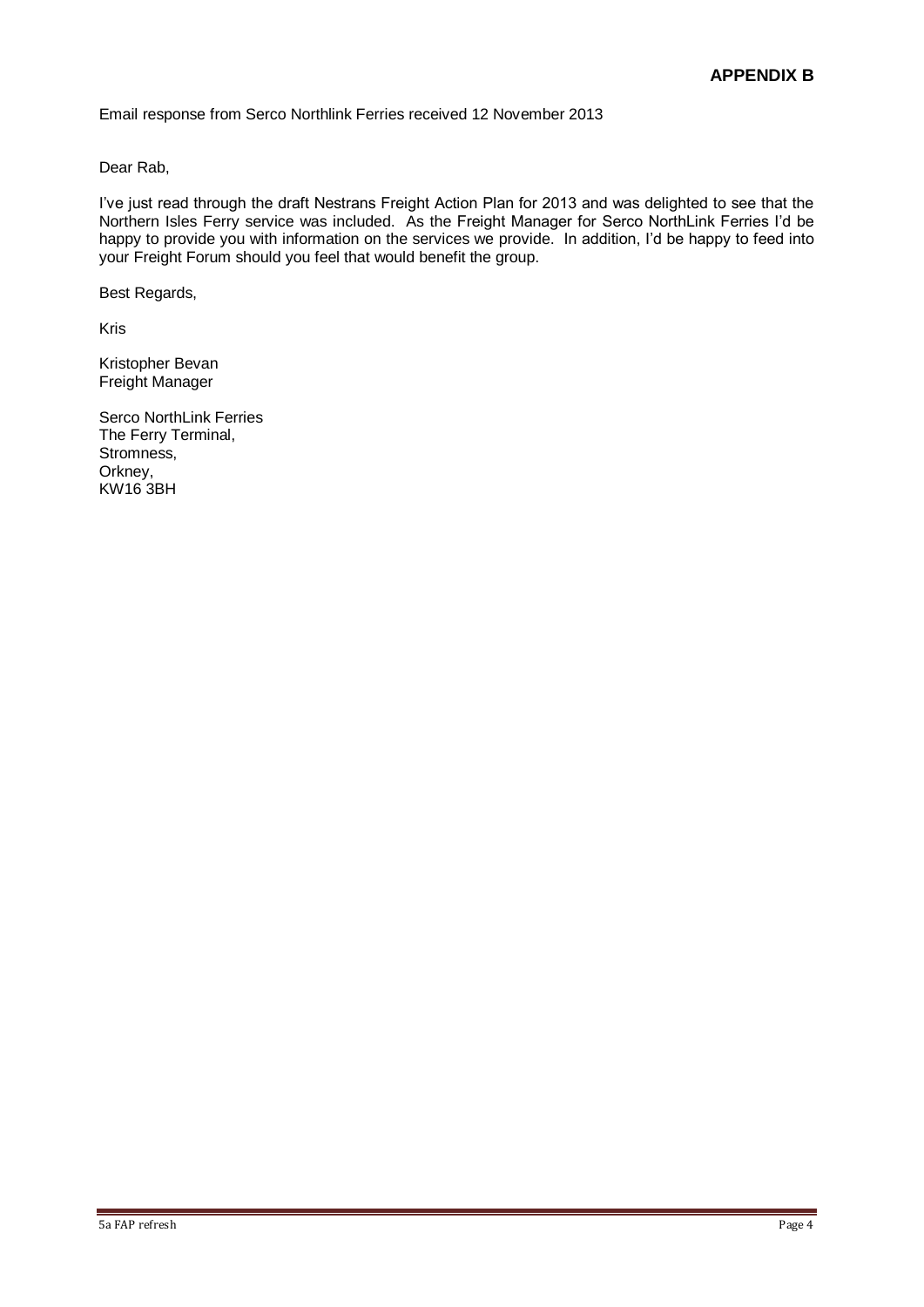# Aberdeen & Grampian Chamber of Commerce

## 1.0 Introduction

Aberdeen & Grampian Chamber of Commerce (AGCC) is North-east Scotland's leading private sector, member-focused, business organisation. The Chamber represents more than 1,200 businesses with 90,000 employees. Transport issues are consistently high on the priority list of our members. Research conducted by AGCC consistently shows that members regard the North-east's transport infrastructure as a barrier to growth. In the North-east Business Week Survey published in April 2013, transport connections were identified as having a net negative impact on businesses.

Our research also shows that businesses are negatively affected by the cost of congestion. Many businesses rely on the efficient movement of goods in order to do business, however almost a third of businesses have experienced unacceptable delays in the delivery of goods caused by congestion. We therefore support the creation of a Freight Action Plan, this plan should look to help address the issues so businesses can fulfil their growth potential. We have reviewed the consultation and discussed the content with our members, in particular with those who rely on the sending and receiving of deliveries in order to do business. The comments below reflect the views of these members and we hope these comments are taken into consideration when finalising the Freight Action Plan.

# 2.0 AGCC views

### 2.1 What has been achieved to date?

This will be the second Freight Action Plan and we agree that intervention is required to improve the movement of goods. However, like any initiative it is important that all stakeholders understand the benefits of interventions. Therefore to demonstrate continued need and opportunities it would be useful to understand more fully what has been achieved from the original Freight Action Plan. It may be that baseline data is available to assess the successes of the first Freight Action Plan.

For example, in relation to journey times, mode of freight transport used and so on. However, if this data is not available we would recommend that such an exercise is undertaken before the second iteration of the plan is finalised. The final version of the new plan should also include analysis arising from the assessment and be reflected in the outcomes or outputs, which could then be monitored against the newly established baseline study.

This approach would allow outcomes of the new plan to be monitored effectively and also improve future transparency about how objectives and action points were set in the new plan and also any future plans.

### 2.2 Vision & Objectives

The Chamber in principle supports the suggested vision and objectives of the Freight Action Plan. Chamber members agree that the objectives are appropriate to deliver improvement in the local freight industry.

Members noted that the proposed objectives fit well with the strategic objectives contained within the updated Regional Transport Strategy.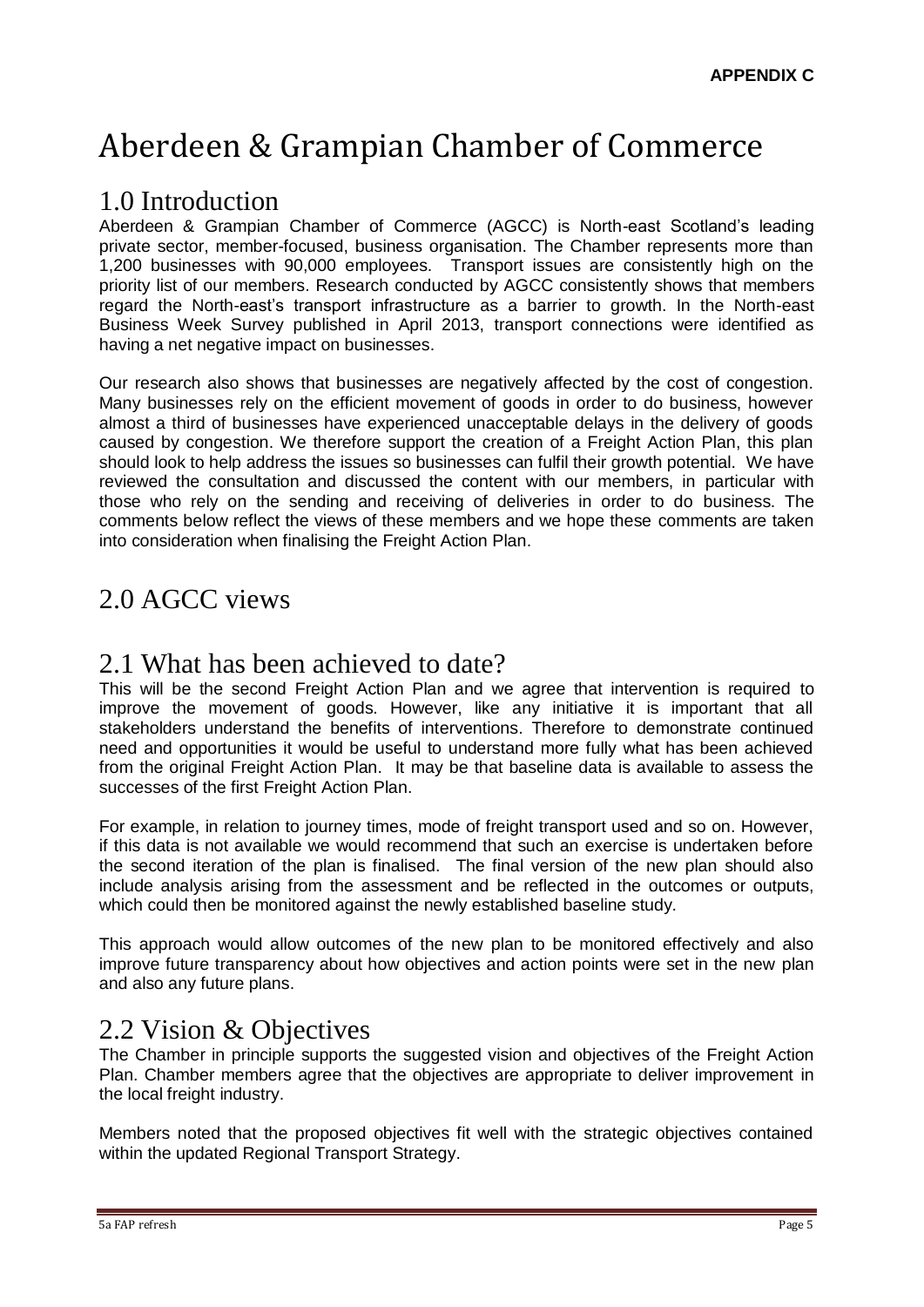# 2.3 The Action Plan – Themes, Actions and Deliverability

### 2.3.1 Themes

Chamber members broadly agree that the proposed themes are the right ones to focus on in order to meet the objectives of the Freight Action Plan. In addition, they also agree with the suggested outcomes which are proposed for each theme.

We have noted that explicit monitoring activities should be undertaken to measure whether these outcomes have been achieved. Members consider that the theme "Adding Value to the North-east Freight Industry" could be strengthened further by adding an additional outcome which refers to the lobbying of government at all levels to encourage them to invest in the regions transport infrastructure.

Previous research conducted by the Chamber in 2012 has shown that 59% of businesses want to see investment in the transport infrastructure in the region. Chamber members regard the inclusion of an outcome which promotes the importance of lobbying for additional infrastructure investment as an important part of ensuring more competitive freight operations in the region.

### 2.3.2 Actions

Chamber members felt more reference to aspects of the action points for freight (IC9) in the Regional Transport Strategy could be made in the new Freight Action Plan. For example, more priority should be given to promoting mode shift and improving journey times for freight in the action plan.

We would encourage you to review the outcomes of the Freight Action Plan to ensure the strategic action points within the Regional Transport Strategy are reflected and so the freight industry are clear that they will be contributing to the overall delivery of the Regional Transport Strategy.

### *Action 6*

The Chamber notes the action to create a local database of companies, capabilities and local specialisms. We agree that better knowledge of the type of freight businesses that operate in the North-east could assist better promotion of the sector. The Chamber could potentially assist in the delivery of this action and would welcome further discussions on this.

### *Action 8*

Action 8 refers to developing, maintaining and strengthening links to other bodies. We suggest that you include the transport steering group within AGCC as part of that group of organisations. The Chamber has over 100 transport members who have an interest in the delivery of the freight Action Plan. In addition, the Chamber also has a significant membership of energy, food and drink and construction businesses who all rely on efficient delivery and sending of freight.

Engagement with the Chamber through the transport steering group, and Chamber staff, will allow initiatives and outcomes coming from the Freight Action Plan to be disseminated throughout the business community. In turn, this will also support theme 3 to "promote an informed awareness of the North-east's freight industry".

### *Action 35 & 36*

Chamber members welcome the inclusion of the local harbours' in the draft action plan. However, they feel that the plan is weak on activity to promote and improve freight movement from Peterhead Port. We would encourage you to investigate how freight can be better supported around the Peterhead port in the final plan, given the key role it plays in the pelagic and white fishing industry.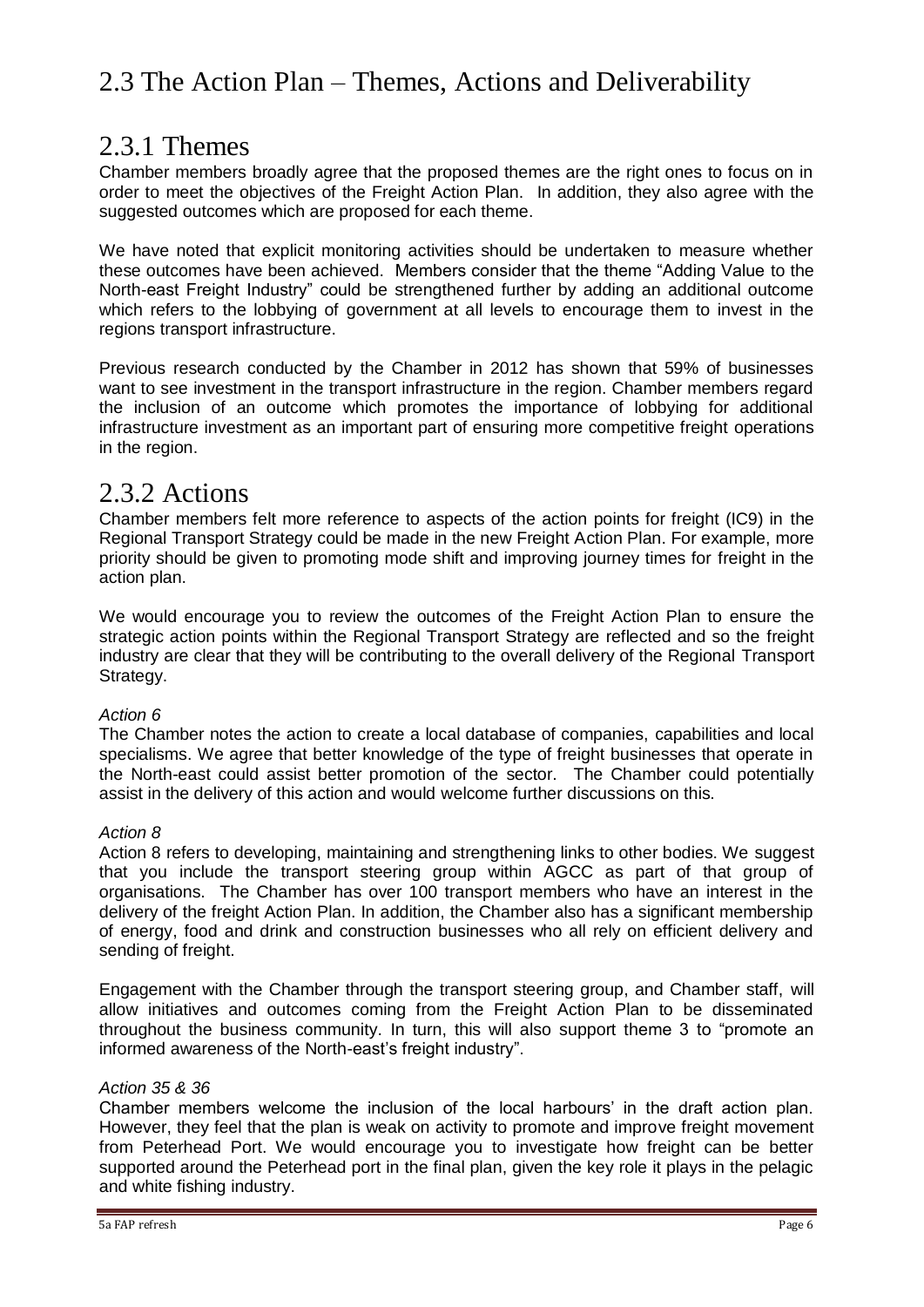## 2.3.3 Deliverability

We encourage outputs in the plan to be ambitious, but we also stress that they should be deliverable. Much of the action plan relies on external agencies delivering on initiatives on support and it could be that these organisations may not have the resources or drive to deliver their part of the action plan. To ensure deliverability of the action plan, we suggest that Nestrans undertake engagement prior to the Freight Action Plan being finalised, to ensure that external agencies are able to deliver in line with Nestrans' suggestions.

## 3.0 Improving the proposals

AGCC believe that any policy or legislative change should be assessed against four main principles:

- 1. Is the plan simple?
- 2. Is the plan transparent?
- 3. Will the plan support economic growth?
- 4. Will the plan be equitable for businesses?

On that basis and having consulted with our members we have summarised our views on how the proposals could be improved.

The Chamber policy team would be happy to assist with further engagement of the Freight Action Plan. Should you wish to discuss the impact of the proposals on the business community in Aberdeen or Aberdeenshire please do not hesitate to contact us.

• Conduct an assessment to find out what has been achieved through the original Freight Action Plan, for the freight industry to date. • Use the assessment to determine whether the themes and outcomes in the updated action plan are appropriate and conduct a baseline assessment to allow future monitoring. • Ensure the new Action Plan reflects the action points for freight contained within the Regional Transport Strategy. • Fully consider some of the specific recommendations made above for example, in relation to reviewing the role of Peterhead Harbour.

The Chamber policy team would be happy to assist with further engagement of the Freight Action Plan. Should you wish to discuss the impact of the proposals on the business community in Aberdeen or Aberdeenshire please do not hesitate to contact us.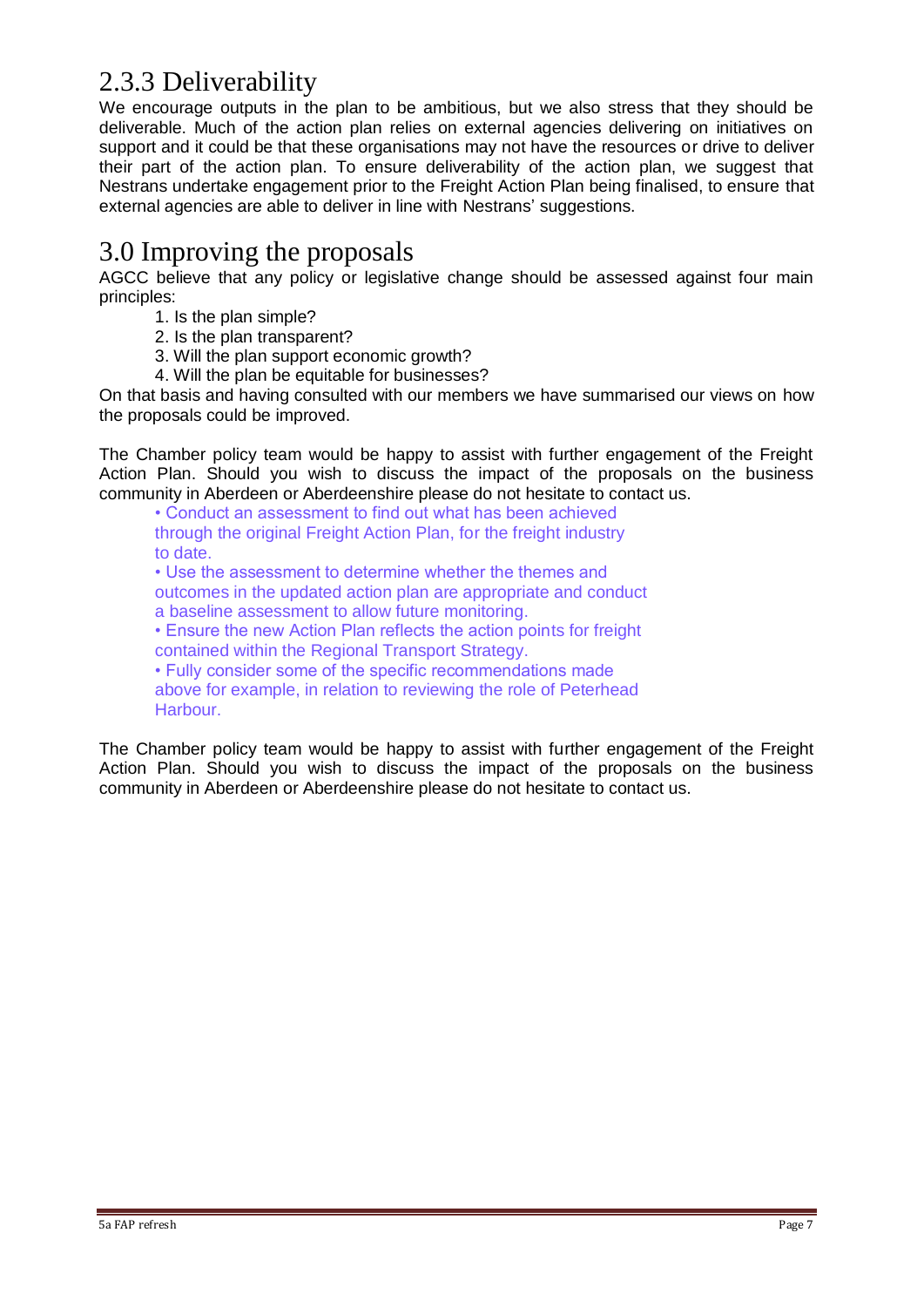# Aberdeen International Airport

### **Freight Action Plan consultation**

**Nestrans** Archibald Simpson House 27-29 King Street Aberdeen AB24 5AA

27<sup>th</sup> Nov 2013

Dear sirs,

I write in response to the above consultation.

Aberdeen International Airport (AIA) is Scotland's third busiest airport with around 3.3 million passengers in 2012. This represented an increase of 8% on the previous year, making AIA Scotland's fastest growing major airport. The airport is served by 20 airlines and serves currently serves 49 UK and international destinations.

Importantly the airport provides links to a range of destinations that relate to Aberdeen's position as Europe's oil capital, including Scatsta, Bergen, Kristiansund, Oslo and Stavanger. This role as the energy gateway also makes Aberdeen one of the world's busiest commercial heliports and results in the airport having a higher proportion of business passengers (over 60%) than most other UK airports.

Our revised 2013 Master Plan forecast growth in the coming years, which we expect will take our passenger numbers up to 4 million in 2020 and 5.09 million in 2040. This represents an average growth rate of 2% per annum, broadly in line with DfT forecasts.

Freight operations from the airport are growing year on year. In 2012 a total of 6,890 tonnes left Aberdeen by plane. This figure is just a fraction of the freight market that transits the airport campus. For example, Servisair Cargo handled a total of 12,090 tonnes last year as a mix of both air and road freight, all coming in via their airport depot. For 2013 their total already exceeds this number. $1$ 

As such, it is timely that the airport, in partnership with our freight operators, take this opportunity to feed into the freight action plan. I hope to address the points in the 'Air Freight Actions' individually.

*Action 43. Continue to provide a feedback mechanism between the airport, freight bodies, and north east industry through the Freight Forum, the North East Transport Consultative Forum and other existing airport consultation groups.* 

 $\overline{a}$ 

<sup>1</sup> Figure up to end October 2013 was 12,573 tonnes.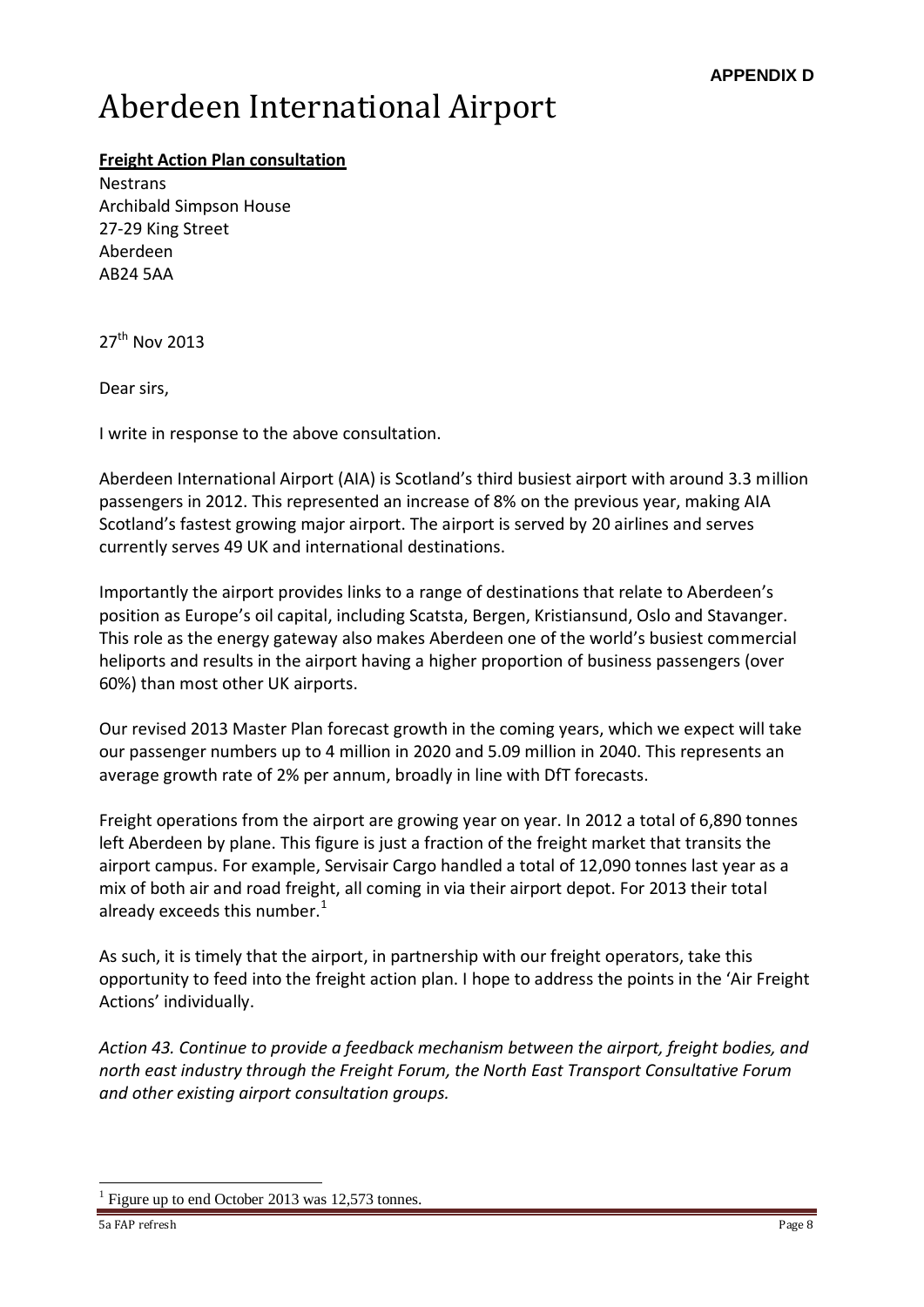Aberdeen International Airport would be keen to see the membership of the Freight Forum revisited and revised, to better reflect the diversity of the sector. On investigation with on-site freight partners this was a forum of which they were unaware, yet keen to engage with. As such, we feel it would bring benefit to ensure that air freight was represented on this forum, by the individual operators themselves.

We would also like to see the NETCF membership revisited, to ensure that the correct individuals are represented, at an airport operator level.

Aberdeen International Airport will undertake to ensure that NESTRANS are included in all relevant steering groups established, such as for the Surface Access Plan and future Master Plan work.

*Action 44. Nestrans will support measures which will enable improvement in the levels of service and overall efficiency of Aberdeen Airport's air freight services.* 

Under this point we noted that membership of the Freight Forum would allow for better engagement between Nestrans and the relevant companies in order to monitor performance.

*Action 45. Nestrans will continue to work with the operators of Aberdeen Airport to support the implementation of the airport Surface Access strategy.* 

We commit to re-launching the first stage of this plan in the coming months and will ensure that Nestrans have a place on the steering group set up to lead the direction of the strategy itself.

*Action 46. Nestrans will collaborate with the operators of Aberdeen International Airport to undertake a needs assessment for improved air cargo and freight handling capabilities.* 

We whole-heartedly agree that in order to progress and expand the air freight operations in Aberdeen, a substantial study would be beneficial - reflecting where the potential growth could lie. Aberdeen International Airport, and the on-site air freight partners, feel this needs to be done in collaboration with all affected parties and encourage Nestrans to bring a proposal for consideration.

On the final point, we support any work done to minimize the negative impacts of all movements both in and out of our airport and support the work being done by our freight partners to monitor their own environmental performance.

I do hope that this response reflects our willingness to work together to support and develop air freight opportunities in and out of the North-east of Scotland. This response has been developed with input from both DHL and Servisair Cargo in Aberdeen.

Best regards,

of it order

David O'Neill, interim Commercial Director, Aberdeen International Airport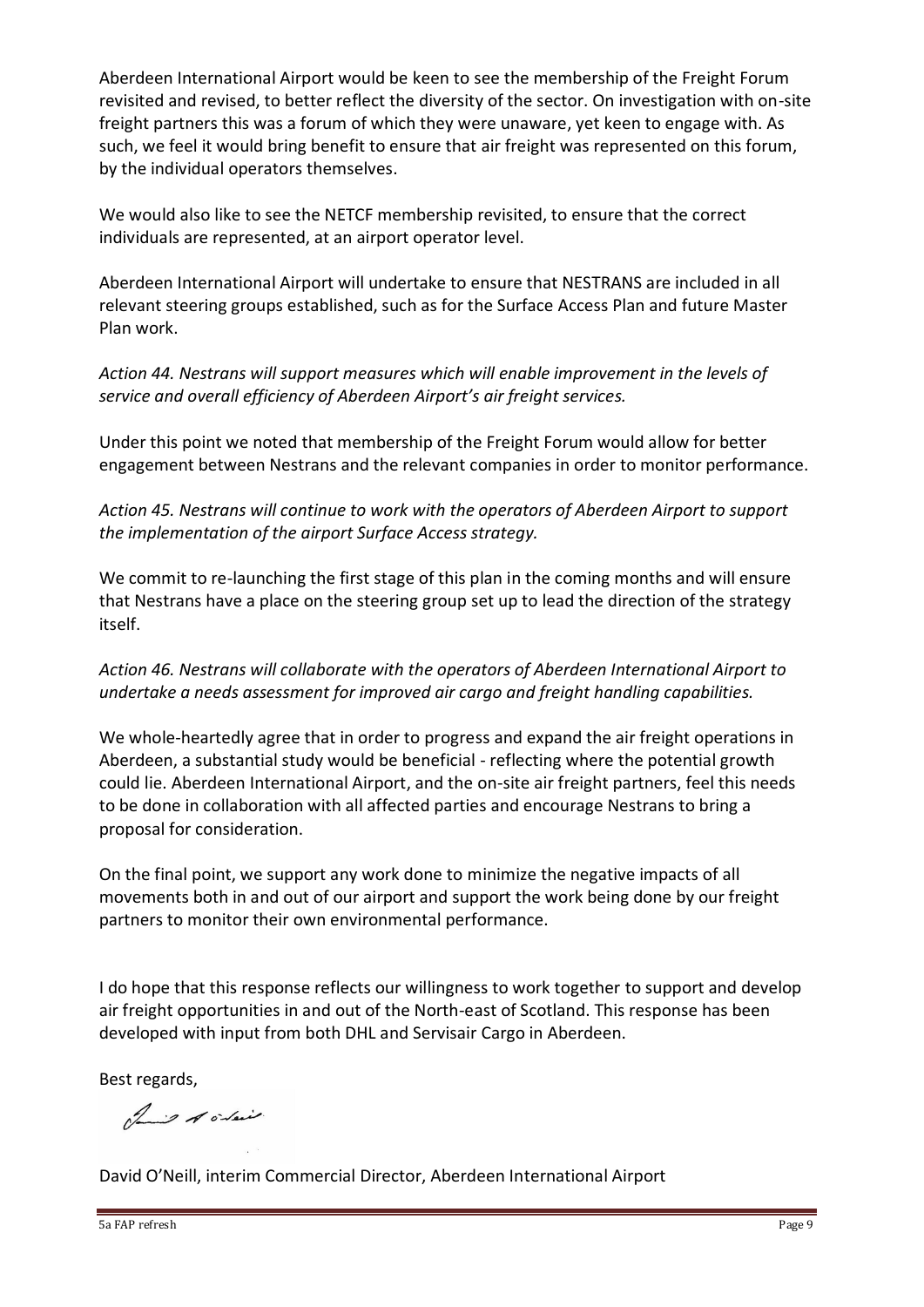# Road Haulage Association

RHA Response to NESTRANS Freight Action Plan Consultation November 2013

The Road Haulage Association is content with the draft which covers all the issues affecting freight transport. We support the specific objectives and focused themes and will make every effort to contribute to the success of the plan.

After studying the proposed actions, in particular, we are pleased with:

Action 9 Construction of the AWPR and A96 upgrade. These schemes have always had RHA support as they will improve journey times, reduce emissions and improve road safety.

Action 11 Improved communication with planning authorities. When the two councils were involved with the FQP many years ago, all freight operators were happy with the rapport with the various planning departments and we are pleased to see this continue and develop.

Action 15 Supporting the adoption of best practice in freight operations. RHA will continue to assist and promote freight best practice at every opportunity.

Action 22 Nestrans support for dedicated lorry parking within a park and ride site. Nestrans have led the way in assisting the road freight industry. This initiative deserves success and to be promoted as a good way to utilise this amenity.

Action 26 Potential HGV priority on principal freight routes. Again, Nestrans has been to the forefront in implementing schemes that not only will benefit road freight but reduce emissions.

Action 32 Promote awareness of freight vehicle requirements amongst other road users. We fully support this action and would be delighted to assist Nestrans in any way necessary to help reduce accidents and improve understanding of all road users' needs.

Over the years we have worked well with both councils through the Freight Quality Partnership and latterly with Nestrans. The vision for improvement enhances their reputation and shows an excellent understanding of freight requirements.

We acknowledge the need to monitor air quality within certain areas of Aberdeen City and with continuing reductions in lorry emissions we are confident freight is making a significant contribution to air quality improvement. This will be more evident with the introduction of Euro6 standard in early 2014.